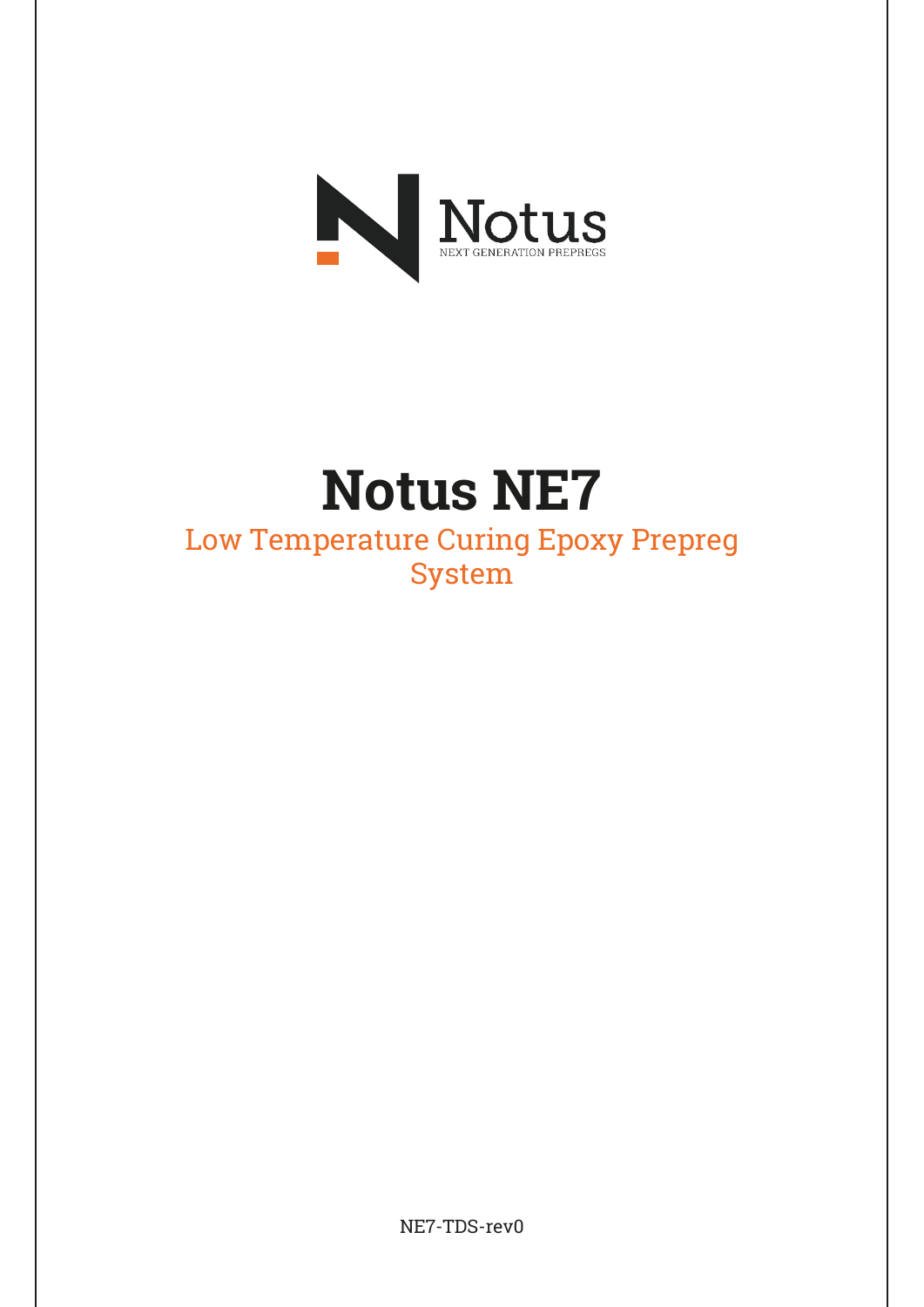Notus NE7 is a high-performance low temperature curing epoxy prepreg system that delivers significant cost savings by allowing the use of cost effective (or existing) low temperature mould tools. The standard NE7 cure cycle is 70˚C for 12 hours.

NE7 has been formulated for applications requiring a low temperature cure and a final Tg in the range of 80-90°C. Alternatively, the system can be cured at higher temperatures such as 100°C to reduce production cycle times. It is easy to handle and laminate with and is suitable for both vacuum bag and autoclave curing. Notus NE7 has a moderate out life at room temperature (30 days at 18-20°C) and can be kept frozen for up to 9 months at -18°C.

The medium to high flow NE7 resin matrix produces even and consistent wet out in the laminate, even when using the heaviest reinforcement fabrics. Outstanding consolidation can be achieved in extremely thick laminates using only vacuum bag pressure.

Notus NE7 is available in all prepreg and N1-Preg formats with unidirectional, multiaxial and woven reinforcements, it can also be supplied as a resin film.

# FEATURES AND BENEFITS

- Significant cost reduction through cost low temperature tooling.
- Cures at temperatures as low as 70˚C.
- Suitable for vacuum and autoclave curing (up to 3.5 bar pressure).
- Low exotherm risk, even for thick laminates.
- 30 days out-life & 9 months shelf-life

# APPLICATIONS

The NE7 prepreg system is extremely versatile, lending itself to the production of marine, architectural, industrial and wind energy components, sporting equipment and other structural applications where only low Tg tooling is available. NE7 cure temperatures make this system a viable replacement for infusion where components typically require a post cure to 80˚C after infusion.

# CURE SCHEDULE

Minimum cure requirements

| <b>Property</b>                            | <b>Result</b> | <b>Test Method</b> |
|--------------------------------------------|---------------|--------------------|
| Minimum cure temperature (°C)              | 70            | DSC.               |
| Cure time (hours: mins) at min temperature | 12:00         | <b>DSC</b>         |
| Glass transition temp, $Tg('C)$            | 85            | DSC.               |

2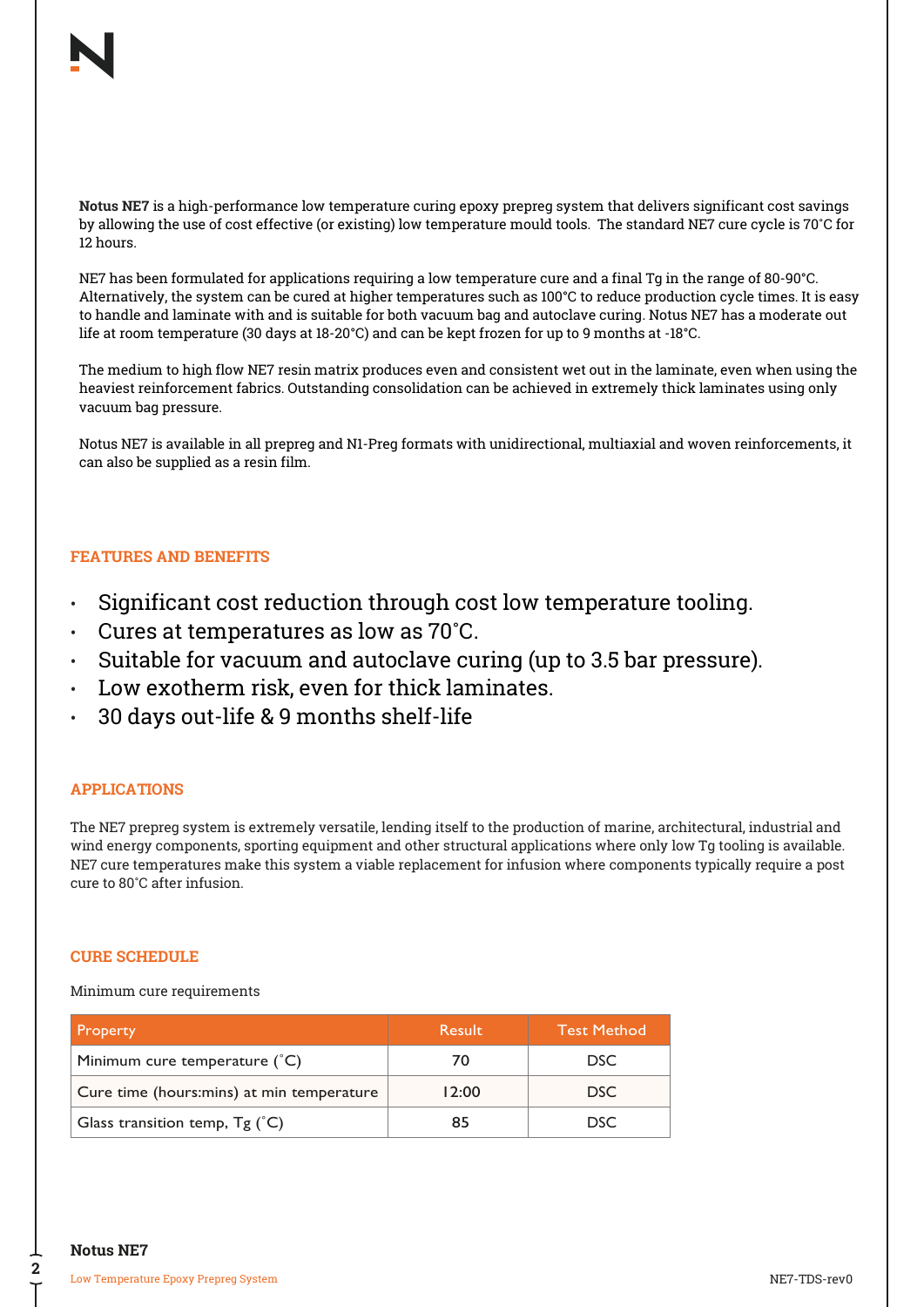

# **RHEOLOGY**

#### Rheology profile for NE7 prepreg system



## Typical vacuum curing schedule for NE6 prepreg system



3٦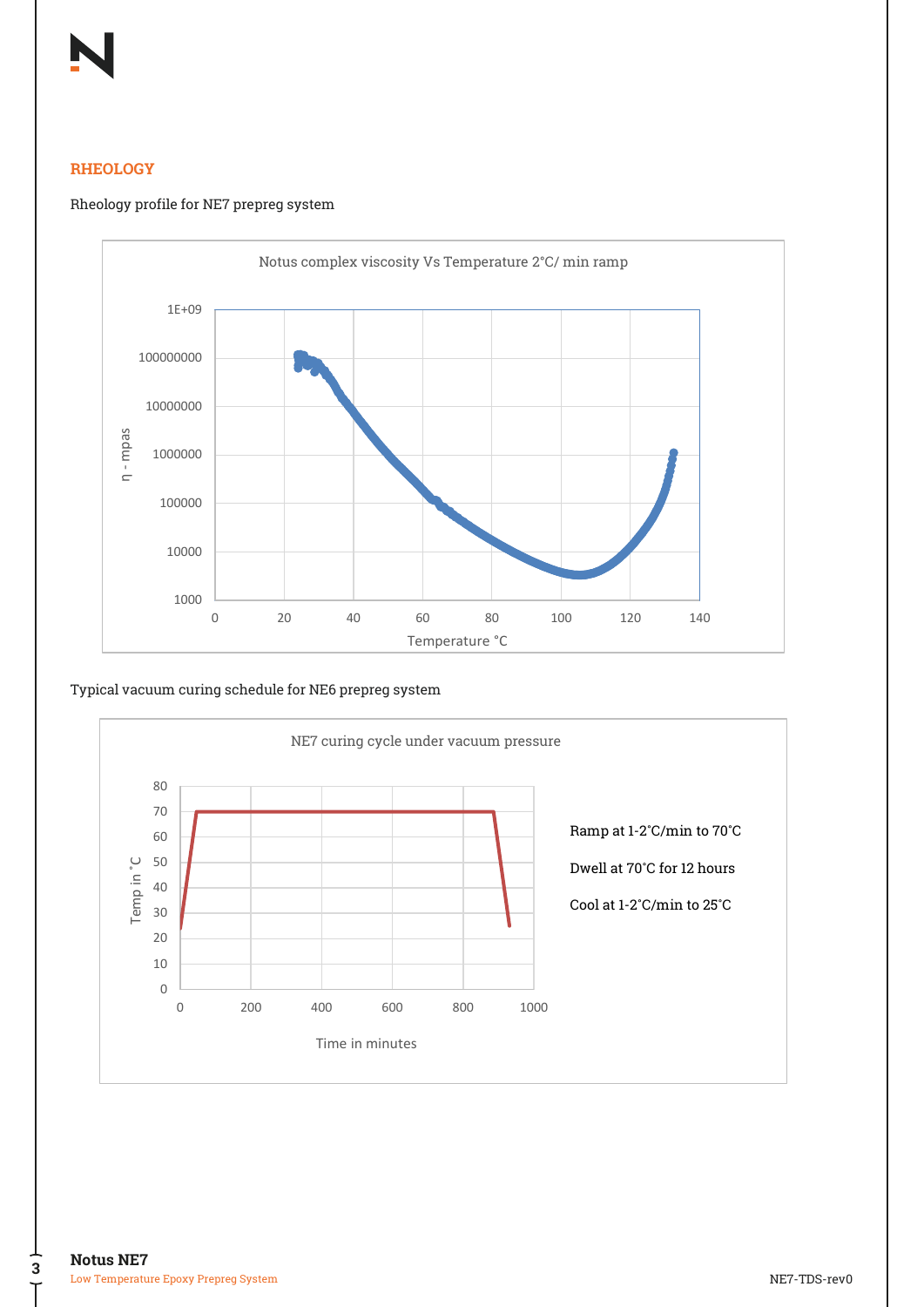# Alternative cure cycles

|      | Laminate Temp. $(^{\circ}C)$ Dwell Time (Hours) | $Tg$ by DSC $(^{\circ}C)$ | <b>Test Method</b> |
|------|-------------------------------------------------|---------------------------|--------------------|
| 80   | 10                                              | 85                        | DSC                |
| 90   |                                                 | 95                        | DSC.               |
| 100  |                                                 | 100                       | DSC                |
| I 10 |                                                 | 100                       | <b>DSC</b>         |

# CURED MATRIX PROPERTIES

(12hrs at 70˚C)

| <b>Property</b>                          | <b>Result</b>   | <b>Test Method</b> |
|------------------------------------------|-----------------|--------------------|
| Tensile Strength (MPa)                   | $73 \pm 2$      | <b>ISO R527</b>    |
| Tensile Modulus (GPa)                    | $2.89 \pm 0.1$  | <b>ISO R527</b>    |
| Strain (%)                               | $3.6 \pm 0.12$  | <b>ISO R527</b>    |
| Flexural strength (MPa)                  | $118 \pm 5$     | <b>ISO R178</b>    |
| Flexural modulus (GPa)                   | $2.9 \pm 0.1$   | <b>ISO R178</b>    |
| Compression strength (MPa)               | $101 \pm 2$     | ASTM D695          |
| Compression modulus (GPa)                | $2.81 \pm 0.1$  | ASTM D695          |
| Fracture toughness KIC (MPa $\sqrt{m}$ ) | $0.84 \pm 0.05$ | <b>ISO 13586</b>   |
| Fracture energy GIC (J/m2)               | $251 \pm 25$    | <b>ISO 13586</b>   |
| Density $(g/cm3)$                        | $\approx$ 1.16  |                    |
| Glass Transition Temperature (°C)        | 85              | DSC - 10°C/min     |
|                                          |                 |                    |

# LAMINATE PROPERTIES

(12hrs at 70˚C – Various Carbon and E-glass Reinforcements)

| <b>Property</b>             | GUD-<br>600 | GBX-<br>600<br>$(\pm 45^\circ)$ | GBX-<br>600<br>(0/90) | CUD-<br>400 | CBX-<br>400<br>$(\pm 45^\circ)$ | CBX-<br>400<br>(0/90° | <b>Test Method</b> |
|-----------------------------|-------------|---------------------------------|-----------------------|-------------|---------------------------------|-----------------------|--------------------|
| Fibre weight (gsm)          | 600         | 600                             | 600                   | 400         | 400                             | 400                   |                    |
| Resin content by weight (%) | 32          | 35                              | 35                    | 40          | 45                              | 45                    |                    |
| Plies in test laminate      | 5           | 5                               | 5                     | 5           | 5                               | 5                     |                    |
| Laminate thickness (mm)     | 2.5         | 2.68                            | 2.68                  | 2.4         | 2.68                            | 2.68                  |                    |
| Fibre volume fraction (%)   | 53          | 53                              | 53                    | 53          | 53                              | 53                    |                    |
| Tensile strength (MPa)      | 1030        | 150                             | 594                   | 1850        | 175                             | 825                   | ISO 527-4 & 5      |
| Tensile modulus (GPa)       | 49.2        | 4                               | 27                    | 130         | 35                              | 68                    | ISO 527-4 & 5      |
| Flexural strength (MPa)     | 160         | 200                             | 630                   | 1925        | 250                             | 915                   |                    |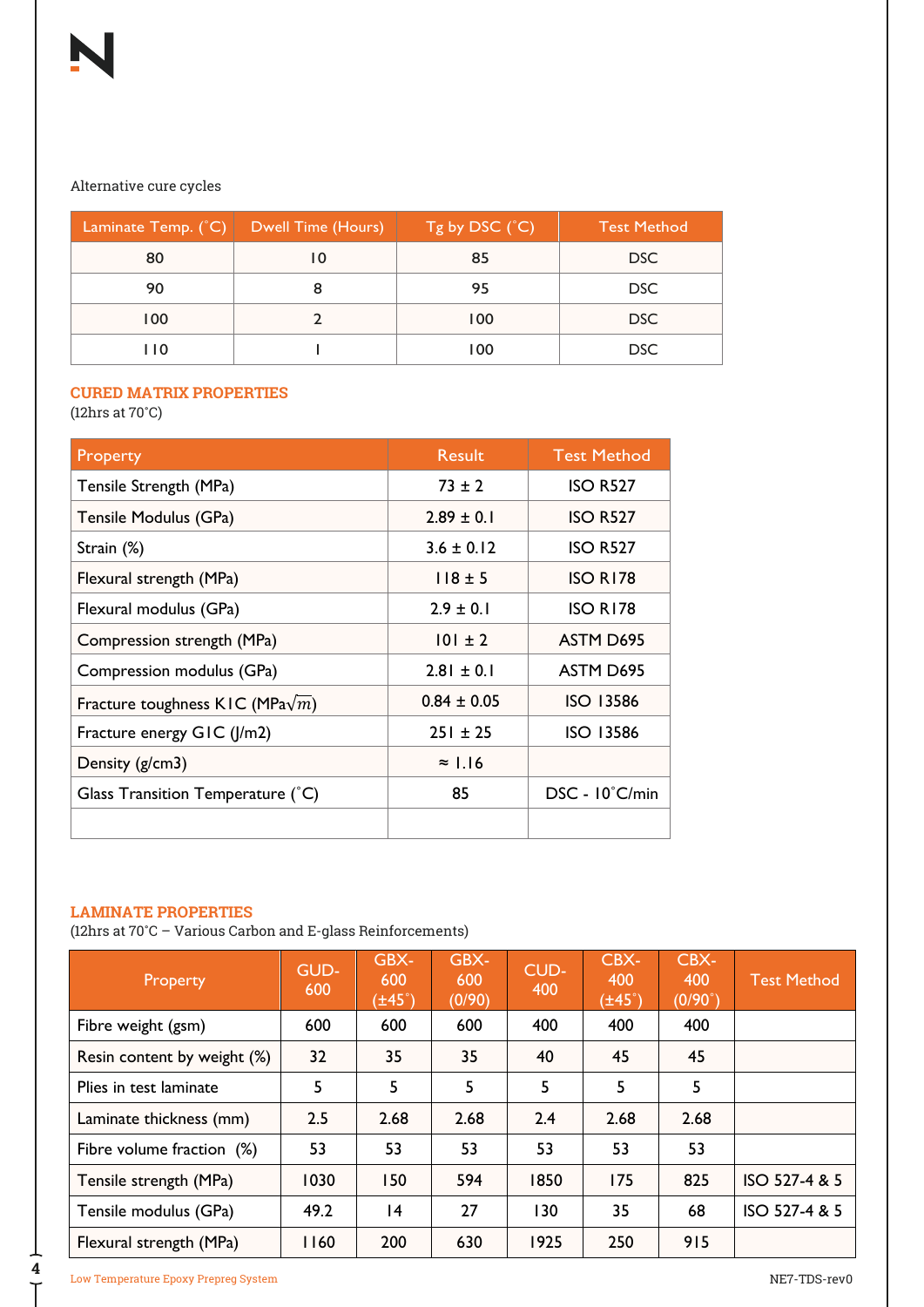| Flexural modulus (GPa) | 51  |       | 30 | 145 | 40            | 72 |                              |
|------------------------|-----|-------|----|-----|---------------|----|------------------------------|
| Strain to failure (%)  |     |       |    |     |               |    | ISO 527-4 & 5                |
| ILSS (MPa)             | 6 I | ----- | 38 | 78  | $\frac{1}{2}$ | 48 | ASTM D-<br>2344/ISO<br>14130 |

## PROCESSING METHOD

- Take the prepreg roll out of sealed plastic bags.
- Cut the prepreg to the desired size on a cutting table.
- Pull off the protective polyethylene film and lay the prepreg onto the mould. If multiple layers are required, pull off protective film and lay prepreg layers one on top of each other. Make sure that a roller is applied to each layer to avoid any wrinkling or air voids between layers.
- When the desired thickness or lay-up is completed, make the vacuum bag on the mould to cover the entire laminate and apply vacuum.
- Apply full vacuum (approx. 760mm Hg) for 10 minutes before starting the heated curecycle
- When all air is removed, place the mould in the oven or turn on heat source.
- Complete the cure cycle (as per the defined cure cycle chart).
- After completing the cure cycle, turn off the heat source whilst maintaining vacuum pump pressure.
- Turn off the vacuum pump only when part temperature has dropped to 60°C or below.
- After turning of the vacuum pump, the part can be removed from the mould.

## Typical Vacuum Bagging Arrangement



5